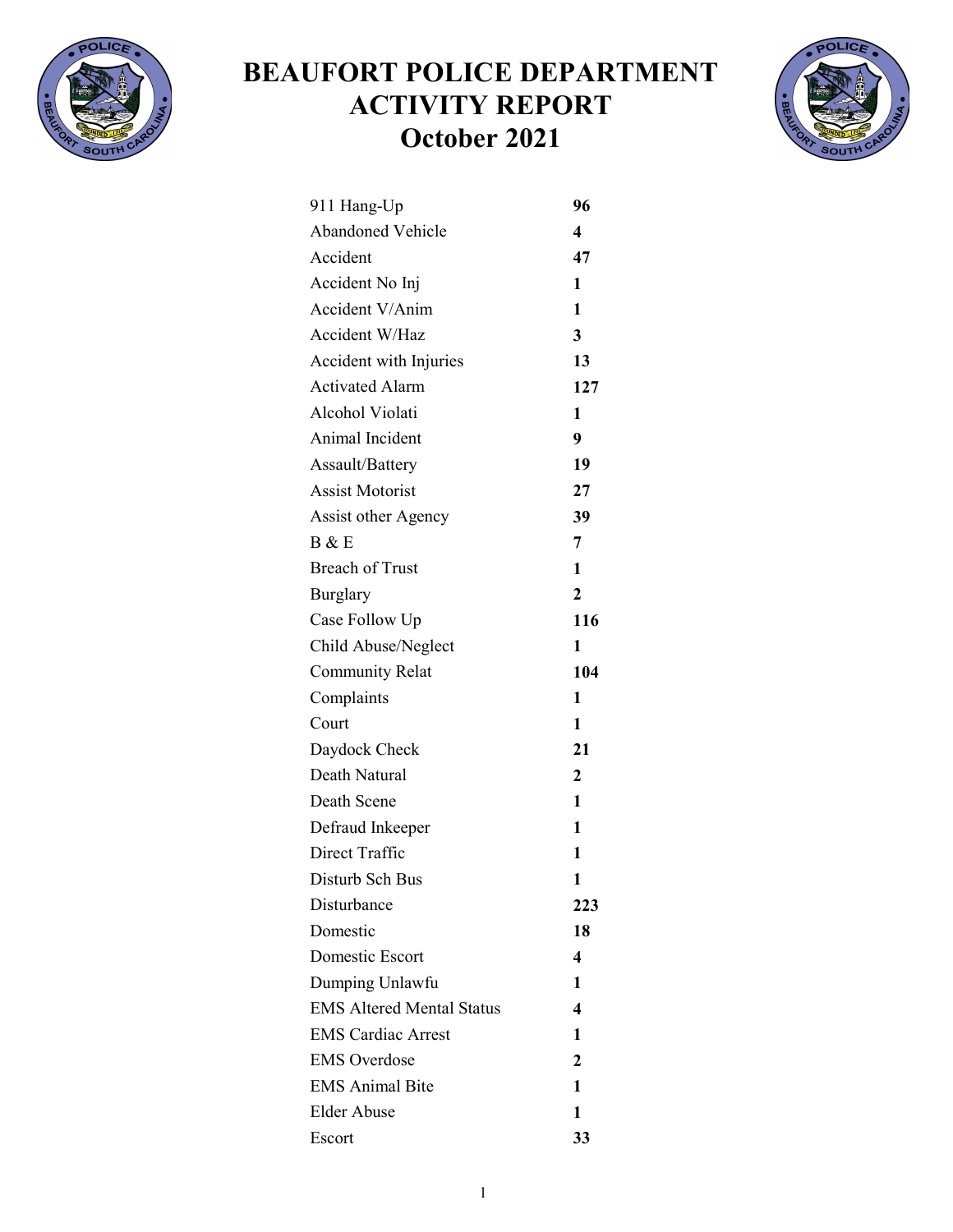| <b>Property Check Business</b>  | 2,429                   |
|---------------------------------|-------------------------|
| <b>Property Check Residence</b> | 3,544                   |
| Fight                           | 4                       |
| <b>Fire Electrical</b>          | 1                       |
| Fire Srv Call                   | 1                       |
| Fire Structure                  | 1                       |
| Fireworks                       | $\overline{2}$          |
| Foot Patrol                     | 42                      |
| <b>Found Narcotic</b>           | 1                       |
| <b>Found Property</b>           | 12                      |
| Fraud/Scam                      | 10                      |
| Harassing Phone Calls           | 3                       |
| Harassment                      | $\overline{\mathbf{4}}$ |
| Health and Welfare Check        | 29                      |
| Hit & Run                       | 17                      |
| <b>Indecent Exposure</b>        | 1                       |
| <b>Intoxicated Person</b>       | $\overline{2}$          |
| K9 School Searc                 | 1                       |
| <b>Lost Property</b>            | 16                      |
| Man Down                        | 3                       |
| Mental Subject Transport        | 1                       |
| Misc Call                       | 139                     |
| <b>MIssing Person</b>           | $\overline{2}$          |
| Mutual Aid                      | $\overline{\mathbf{4}}$ |
| Narcotic Violation              | 3                       |
| Noise Complaint                 | 27                      |
| Parking Violation               | 16                      |
| Phone Call                      | 3                       |
| <b>Property Damage</b>          | 5                       |
| <b>Reckless Driving</b>         | 37                      |
| <b>School Crossing</b>          | 52                      |
| <b>School Visit</b>             | 19                      |
| Service of a Warrant            | $\overline{\mathbf{4}}$ |
| <b>Sexual Assault</b>           | $\overline{2}$          |
| Shoplifting                     | 25                      |
| <b>Shots Fired</b>              | 9                       |
| Special Event                   | 12                      |
| <b>Stolen Property</b>          | 22                      |
| <b>Stolen Vehicle</b>           | 3                       |
| <b>Strong Arm Robb</b>          | 1                       |
| Suicide Attempt                 | 1                       |
| <b>Suicide Threats</b>          | 4                       |